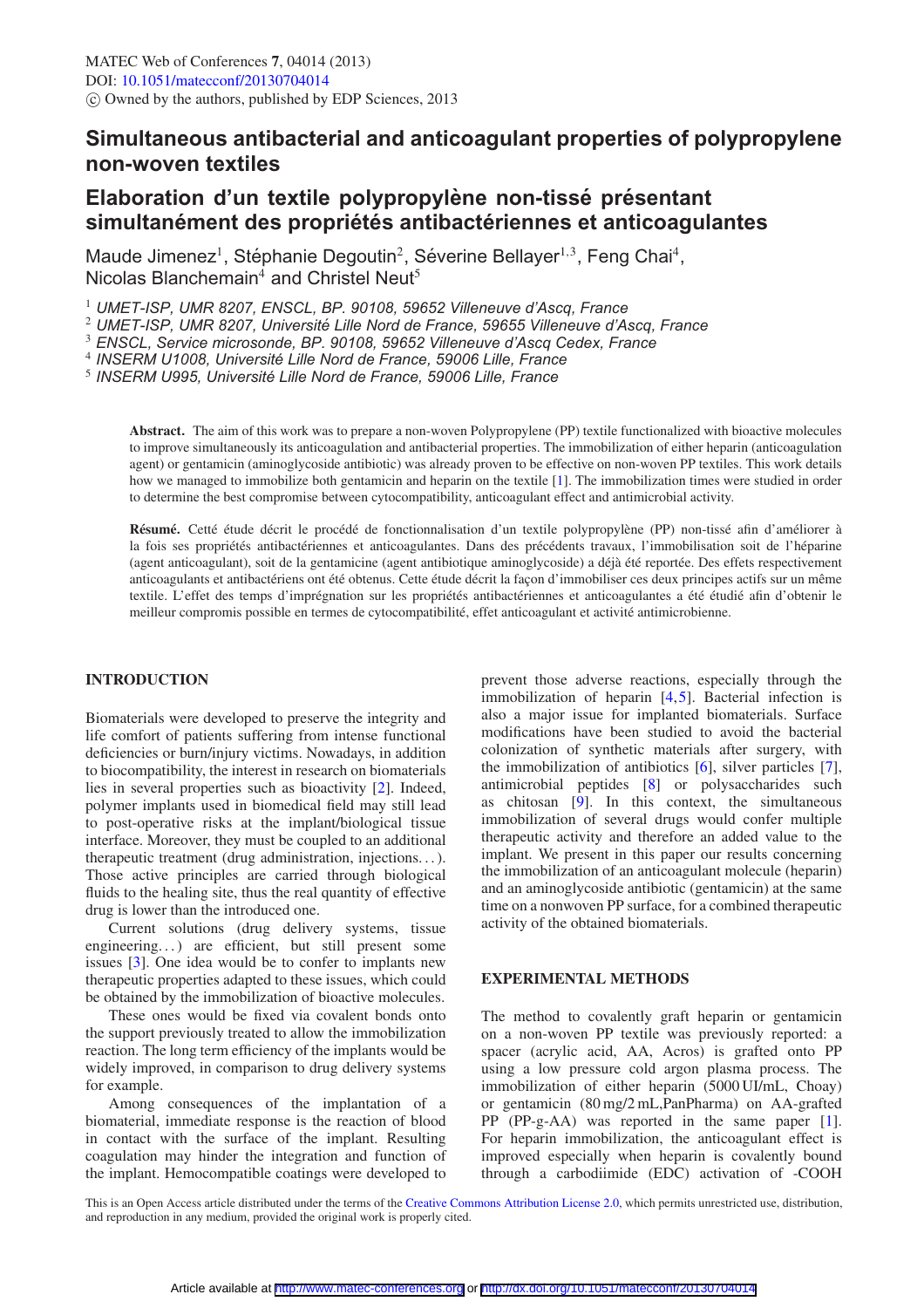| Sample        | EDC.           | Heparin        | Gentamicin     |
|---------------|----------------|----------------|----------------|
| name          | reaction       | immobilization | immobilization |
|               | time           | time           | time           |
| PPgAA-G24     |                |                | 24h            |
| PPgAA-EDC-G24 | 2 <sub>h</sub> |                | 24h            |
| PPgAA-H24     |                | 24h            |                |
| PPgAA-EDC-H24 | 2 <sub>h</sub> | 24 h           |                |
| PPgAA-EDC     |                |                |                |
| $-H24-G24$    | 2 <sub>h</sub> | 24 h           | 24 h           |
| PPgAA-EDC     |                |                |                |
| $-H24-G8$     | 2 <sub>h</sub> | 24 h           | 8 h            |
| PPgAA-EDC     |                |                |                |
| $-H24-G4$     | 2 <sub>h</sub> | 24 h           | 4 h            |
| PPgAA-EDC     |                |                |                |
| $-H24-G1$     | 2 <sub>h</sub> | 24h            | 1 <sub>h</sub> |
| PPgAA-EDC     |                |                |                |
| $-H8-G24$     | 2 <sub>h</sub> | 8 <sub>h</sub> | 24 h           |

<span id="page-1-0"></span>**Table 1.** List of PP-g-AA samples containing heparin and gentamicin.

<span id="page-1-1"></span>

**Figure 1.** 1: L132 cells vitality after 3 and 6 days on the PPgAA-EDC-Hx-Gy samples.

groups. On the other hand, a strong antimicrobial activity is observed when gentamicin is linked through ionic bonds, allowing its diffusion into the medium. In this work, samples with one or two immobilized biomolecules (with or without EDC) were prepared by respectively one or two successive immersions. Heparin was covalently fixed in a first step, followed by gentamicin.

Table [1](#page-1-0) presents all the samples prepared in this study. Samples were named PPgAA-EDC-H*x*-G*y*, with *x* and *y* corresponding to the impregnation time in heparin and gentamicin respectively. Impregnation times were comprised between 1 and 24 h.

The presence and activity of biomolecules was assessed through clotting assays and Kirby-Bauer tests. The cytocompatibility was demonstrated using epithelial L132 cells.

### **RESULTS AND DISCUSSION**

Vitality tests on L132 cells, carried out on samples grafted with both heparin and gentamicin show cell vitality up between 10% and 78% (Fig. [1\)](#page-1-1). The best value is obtained for the lowest gentamicin rate, related to short impregnation time.

<span id="page-1-2"></span>

**Figure 2.** Free haemoglobin released from some PPgAA-EDC-Hx-Gy samples versus time.

<span id="page-1-3"></span>

**Figure 3.** Kirby Bauer tests after 24 h of contact with S. aureus for PPgAA (left) and PPgAA-EDC-H24-G8 (right).

The titration of free haemoglobin on samples put in presence of blood (clotting assays) showed that the samples containing heparin and gentamicin had a coagulation time higher than 30 min, when the anticoagulant activity of PP-g-AA control was negligible after 15 min. Some of these test results are reported in Figure [2.](#page-1-2)

The best anticoagulant behaviour was obtained when heparin immobilization step lasted 24 h.

Kirby-Bauer test showed inhibition diameters for biomolecule-immobilized samples after 24 h of contact with *S. aureus*. For example, an inhibition diameter of 36 mm for the sample PPgAA-EDC-H24-G8 was observed (Fig. [3\)](#page-1-3). Bacterial adhesion was also measured and a bacterial reduction of over 99.99% was measured after 24 h.

Finally, the best compromise was obtained for PPgAA-EDC-H24-G1: on this sample a cell vitality of 74% after 3 days and 69% after 6 days is observed, and a good cell proliferation is reported (more than 75% after 3 days). This sample also still presents an excellent anticoagulation activity after 40 minutes and shows a reduction effect on bacterial adhesion of 99,99997% (i.e. 5 log) compare to PP-g-AA as well as an inhibition diameter of 2.4 cm.

#### **CONCLUSION**

The immobilization of both heparin and gentamicin on PP samples was carried out successfully. The obtained cytocompatible material showed at the same time very good antibacterial and anticoagulant properties. These